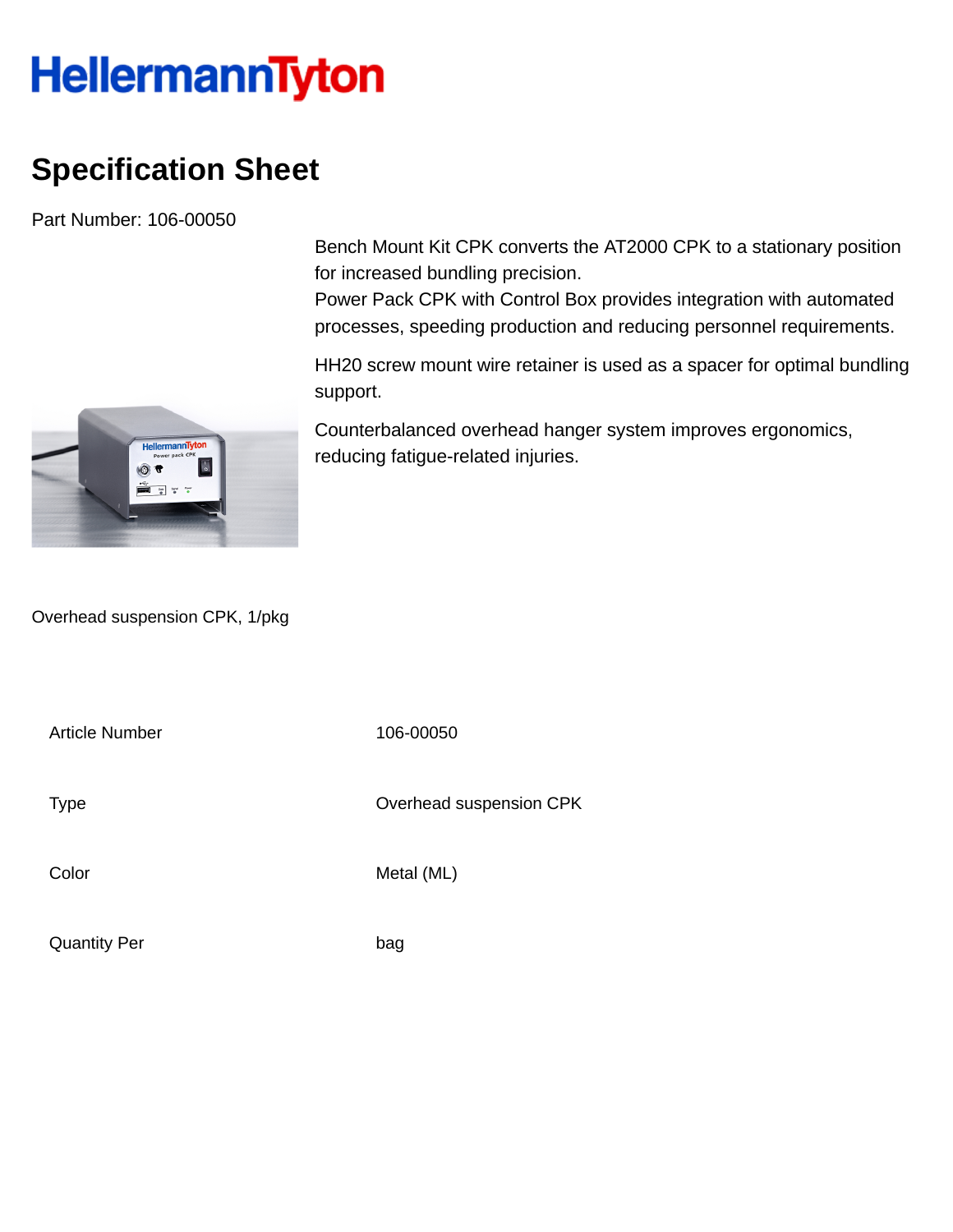| <b>Product Description</b>   | This overhead suspension system makes the AT2000 CPK automatic<br>cable tying tool virtually weightless thanks to its counterbalance<br>mechanism. It is ideal for enhanced portability and ergonomic comfort<br>during extended use of the tool on assembly lines, large cable<br>management projects and similar applications where the operator<br>must hand hold the tool for long periods. Product features a braking<br>system to ensure cable ties remain on reel until fed to tool. Holds a<br>reel of 5000 18 lb HellermannTyton cable ties and power pack (not<br>included). |
|------------------------------|----------------------------------------------------------------------------------------------------------------------------------------------------------------------------------------------------------------------------------------------------------------------------------------------------------------------------------------------------------------------------------------------------------------------------------------------------------------------------------------------------------------------------------------------------------------------------------------|
| <b>Short Description</b>     | Overhead suspension CPK, 1/pkg                                                                                                                                                                                                                                                                                                                                                                                                                                                                                                                                                         |
| <b>Global Part Name</b>      | Overhead suspension CPK-MET-ML                                                                                                                                                                                                                                                                                                                                                                                                                                                                                                                                                         |
|                              |                                                                                                                                                                                                                                                                                                                                                                                                                                                                                                                                                                                        |
| Width W (Imperial)           | 0.1                                                                                                                                                                                                                                                                                                                                                                                                                                                                                                                                                                                    |
| Width W (Metric)             | 2.5                                                                                                                                                                                                                                                                                                                                                                                                                                                                                                                                                                                    |
| <b>Cable Ties</b>            | T18RA50, T18RA5000                                                                                                                                                                                                                                                                                                                                                                                                                                                                                                                                                                     |
| Power supply unit            | Electrical                                                                                                                                                                                                                                                                                                                                                                                                                                                                                                                                                                             |
| <b>Tension Setting Tools</b> | Adjustable                                                                                                                                                                                                                                                                                                                                                                                                                                                                                                                                                                             |
| Power Supply                 | Power pack CPK                                                                                                                                                                                                                                                                                                                                                                                                                                                                                                                                                                         |
|                              |                                                                                                                                                                                                                                                                                                                                                                                                                                                                                                                                                                                        |
|                              |                                                                                                                                                                                                                                                                                                                                                                                                                                                                                                                                                                                        |
| Material                     | Metal (MET)                                                                                                                                                                                                                                                                                                                                                                                                                                                                                                                                                                            |
| <b>Material Shortcut</b>     | <b>MET</b>                                                                                                                                                                                                                                                                                                                                                                                                                                                                                                                                                                             |
| Reach Compliant (Article 33) | Yes                                                                                                                                                                                                                                                                                                                                                                                                                                                                                                                                                                                    |